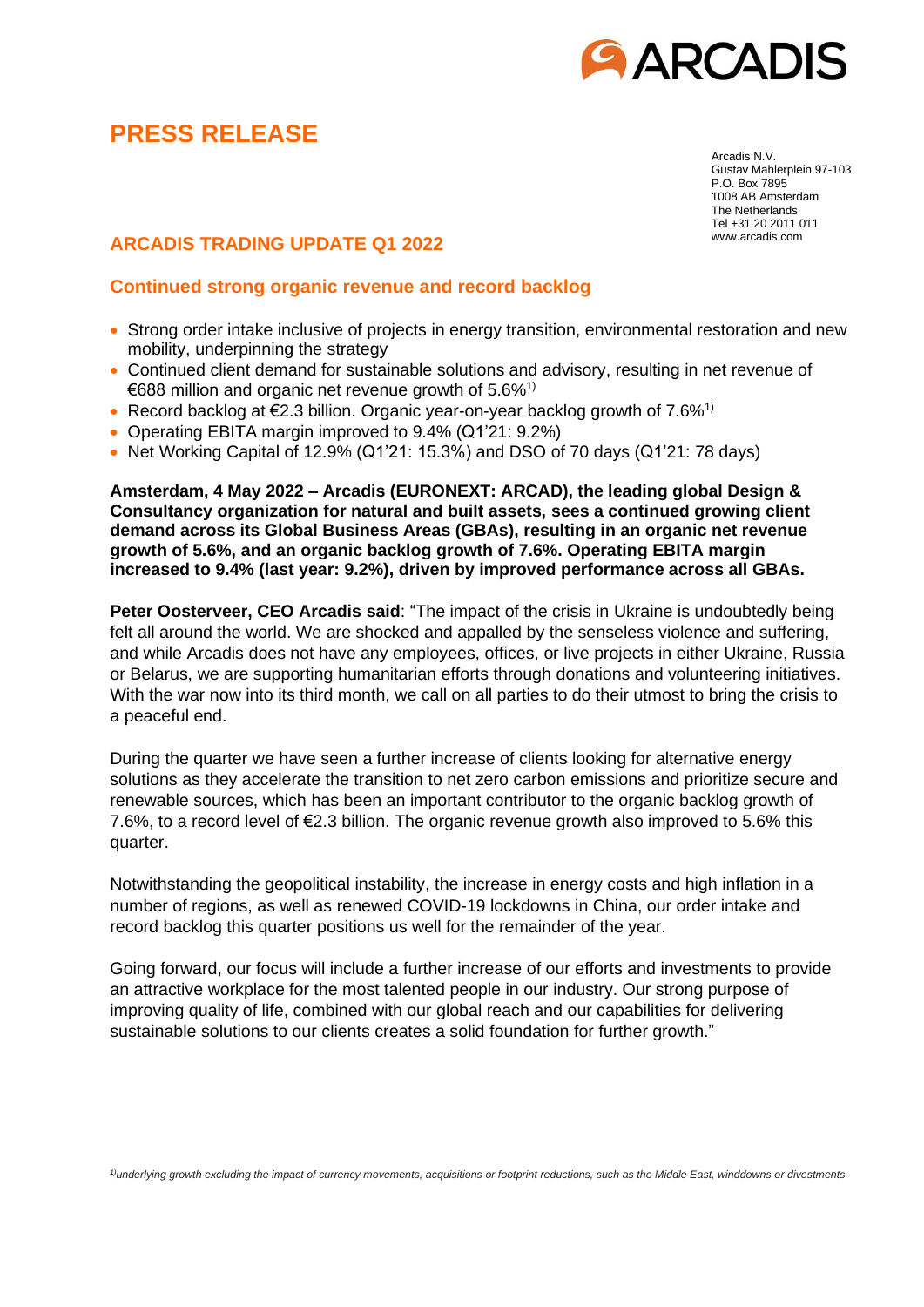#### KEY FIGURES

| in $\epsilon$ millions                       | <b>First quarter</b> |       |        |
|----------------------------------------------|----------------------|-------|--------|
| Period ended 31 March 2022                   | 2022                 | 2021  | change |
| Gross revenues                               | 879                  | 812   | 8%     |
| Net revenues                                 | 688                  | 632   | 9%     |
| Organic growth <sup>1)</sup>                 | 5.6%                 |       |        |
| <b>EBITDA</b>                                | 87                   | 84    | 4%     |
| <b>EBITDA</b> margin                         | 12.6%                | 13.2% |        |
| <b>EBITA</b>                                 | 65                   | 57    | 15%    |
| <b>EBITA</b> margin                          | 9.5%                 | 9.0%  |        |
| Operating EBITA <sup>2)</sup>                | 64                   | 58    | 11%    |
| Operating EBITA margin                       | 9.4%                 | 9.2%  |        |
| Free Cash Flow <sup>3)</sup>                 | $-51$                | $-39$ | $-31%$ |
| Net Working Capital %                        | 12.9%                | 15.3% |        |
| Days Sales Outstanding                       | 70                   | 78    |        |
| Net Debt                                     | 205                  | 376   | $-45%$ |
| Backlog net revenues (billions)              | 2.3                  | 2.1   | 11%    |
| Backlog organic growth (y-o-y) <sup>1)</sup> | 7.6%                 |       |        |

*1) underlying growth excluding the impact of currency movements, acquisitions or footprint reductions, such as the Middle East, winddowns or divestments 2) excluding restructuring, acquisition & divestment costs*

*3) Free Cash flow: Cash Flow from Operations – Capex – Lease liabilities*

# INCOME STATEMENT & BACKLOG

Net revenues totaled €688 million and increased organically 5.6%. Growth was driven by all three GBAs, with Mobility being particularly strong in US and UK. The currency impact was 5%. The operating EBITA margin improved to 9.4% (Q1 2021: 9.2%), driven by all three GBAs.

At the end of March 2022 backlog was at a record high of €2.3 billion (Q1 2021: €2.1 billion). Organic backlog increased by 7.6% year-over-year, with a positive contribution of all three GBAs. Book to Bill was 1.14<sup>1)</sup> in the quarter, driven by order intake from Key Clients.

## BALANCE SHEET & CASH FLOW

Net working capital as a percentage of annualized gross revenues improved to 12.9% (Q1 2021: 15.3%) and Days Sales Outstanding (DSO) decreased to 70 days (Q1 2021: 78 days), resulting from our disciplined working capital management. The balance sheet strengthened year-on-year, resulting in a significantly lower net debt of €205 million (Q1 2021: €376 million). Good free cash flow performance of  $\epsilon$ -51 million during the first quarter (Q1 2021:  $\epsilon$ -39 million), considering the one-off effect in Q1 2021 of a very low accounts payable position as of Dec 31<sup>st</sup>, 2020.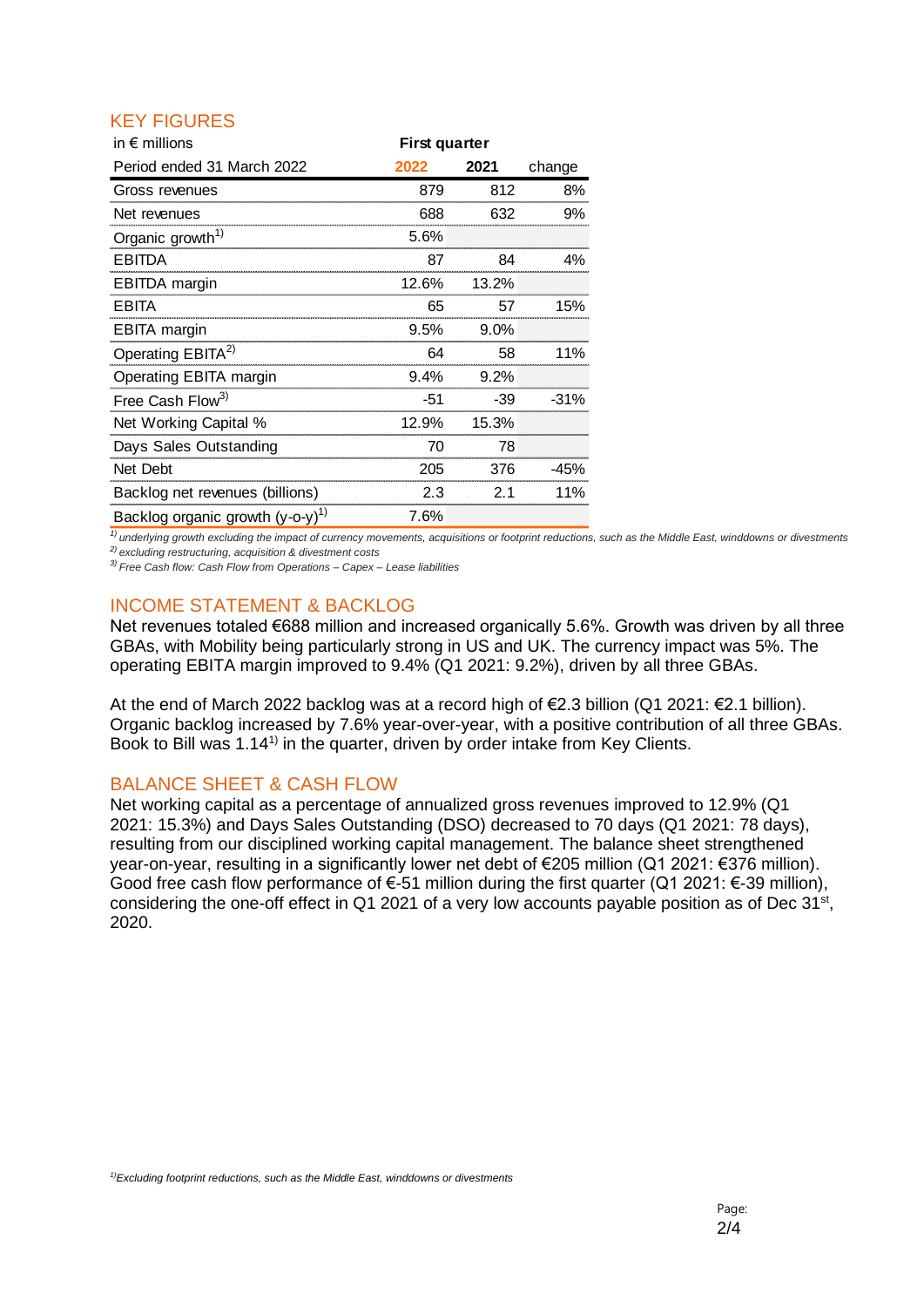## REVENUES BY GLOBAL BUSINESS AREA

As of January 1<sup>st</sup>, 2022 Arcadis transitioned to a its new global structure and now operates through three Global Business Areas (GBAs): Resilience, Places and Mobility. This will enable clients to benefit from Arcadis' global resources, expertise and capabilities.

#### RESILIENCE

The Resilience GBA focuses on services and solutions to protect, adapt and improve our natural environment and water resources, while sustainably powering our world for future generations. During the first quarter, Arcadis' clients have accelerated their investments in energy transition, notably in the UK and the Netherlands, and we experienced increased demand for consultancy services as well as remediation and restoration services for oil and gas clients. Arcadis' US leadership position in PFAS remediation was scaled to Belgium, where the government has tightened the PFAS emission standards.

(41% of net revenues)

| in $\epsilon$ millions       | First quarter |      |        |
|------------------------------|---------------|------|--------|
| Period ended 31 March 2022   | 2022          | 2021 | change |
| Net revenues                 | 281           | 251  | 12%    |
| Organic growth <sup>1)</sup> | <u> በ ዓ%</u>  |      |        |

## PLACES.

The Places GBA is focused on creating smart and sustainable places for owners, investors, users and communities across the real estate sector. The construction and operation of buildings generates up to 40% of annual global greenhouse gas emissions and one of Arcadis' priorities is to help clients reduce carbon over the full lifecycle of their assets.

Growth in the first quarter was driven by UK and Australia, while China was impacted by COVID-19 lockdowns and CallisonRTKL declined year-on-year from turnaround measures. Strong order intake from clients developing intelligent buildings, including the development of Datacenters and Giga-factories for electric vehicle battery production.

(33% of net revenues)

| in $\epsilon$ millions       | <b>First quarter</b> |      |        |
|------------------------------|----------------------|------|--------|
| Period ended 31 March 2022   | 2022                 | 2021 | change |
| Net revenues                 | 228                  | 219  |        |
| Organic growth <sup>1)</sup> | 1 1%                 |      |        |

## **MOBILITY**

With better transport links crucial to creating thriving and connected cities and communities, the Mobility GBA collaborates with transport owners, operators and contractors to deliver design, asset and program management for mobility solutions across the world. Drawing on Arcadis' experience in rail, and electric vehicle adoption, we have seen strong revenue growth across the board and particularly in the US, UK and Australia.

(26% of net revenues)

| in $\epsilon$ millions       | First quarter |      |        |
|------------------------------|---------------|------|--------|
| Period ended 31 March 2022   | 2022          | 2021 | change |
| Net revenues                 | 179           | 162. | $11\%$ |
| Organic growth <sup>1)</sup> | $9.4\%$       |      |        |

*1)underlying growth excluding the impact of currency movements, acquisitions or footprint reductions, such as the Middle East, winddowns or divestments*